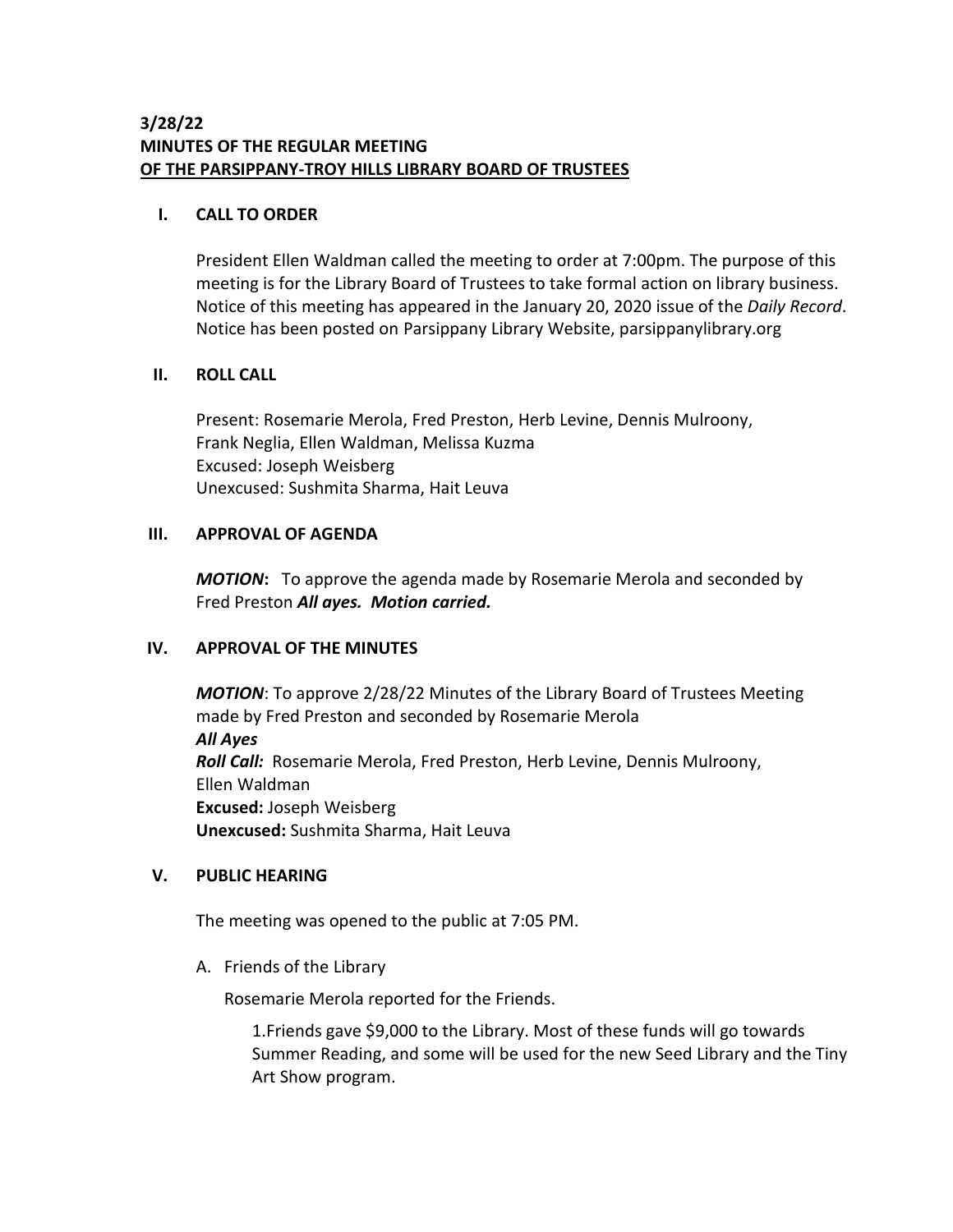2.Rosemarie thanked the Board Members who became members of the Friends. There are now a total of 85 Friends.

3. The Book Sale will be going on until the end of the month.

4. The Dress sale went well. There will be a small table of jewelry on sale until Mother's Day.

\*Nicholas Jackson, Head of Information Services, made a presentation. He went over various aspects that he overseas.

- \*Collection Development
- \*Public Service aspect if the Library

Notary, Volunteer Opportunities etc.

\*There will be a Seed Library

Herb suggested a garden be planted at the Main Library that could possibly be taken care of by volunteers.

\*Interdepartmental Programs.

#### **VI. REPORTS**

A. Finance

Melissa gave an update on the Direct Install Program. LED lights and new HVACs were installed at the Main Library. There was a discussion about whether the Town or the Library would have to pay for this.

B. Buildings and Grounds

\*The boiler at the Main Library will need to be replaced soon. More lights on the handicapped ramp at the Main Library will ne added next month. The handicap ramp at the Lake Hiawatha Library has been repaired.

\*The Lake Hiawatha Library project was discussed. The plan is to move forward on this but need to make sure the Town supports this project. More money will have to be raised.

C. Personnel

\*The four new employees Melissa hired started this month.

D. Policy

\*Rosemarie spoke about the two new policies that will need to be approved.

They are Dress Code and Resignation and Retirement.